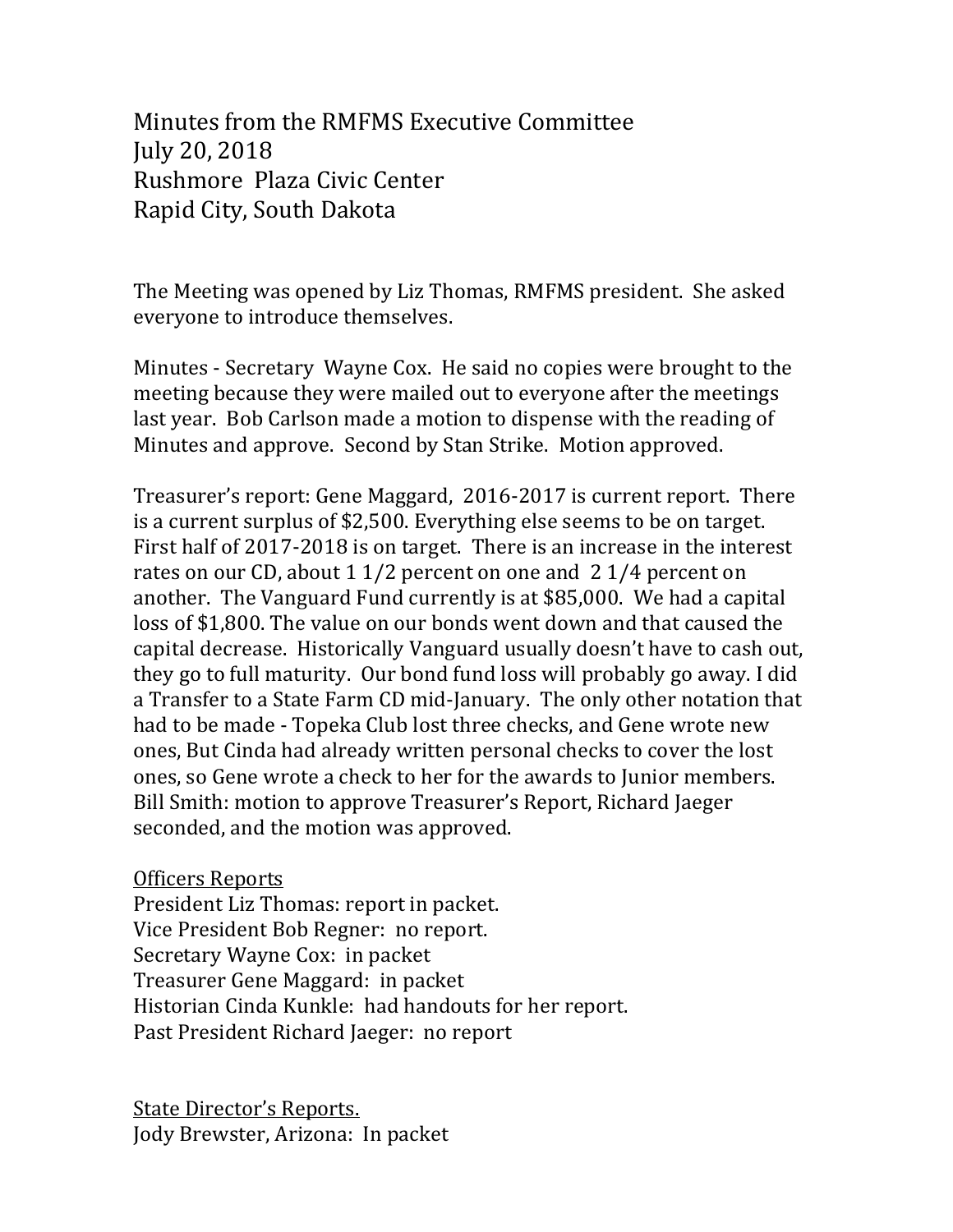Cathy Honda, Colorado: Cathy reported the Denver Show attendance has been going down, and the Show may not last too much longer. It is getting harder to get volunteers to put the Show together. Cathy asked what was known about BLM accessibility. And if she could get a copy of the RMFMS Insurance Policy.

Liz: PLAC has land information, and she will send the reports when she gets them. Liz said she will send a copy of our Insurance policy to Cathy. 

Stan Strike said he has a report from Forest Service that they have written regulation in 2009 and have upgraded with good information. BLM has to deal with Dept. of Interior and are having problem wording their reports.

Richard Jaeger said Mike Nelson has an extensive report on land access in our Annual Report. Liz added Mike has info in the RMFMS Newsletter every month.

- Bill Smith, Nebraska: Report in packet
- Bob Carlson, Arizona: Hate to admit it, but he does not have 100 percent of his clubs this year. He missed by one club.
- Russ Oliger, N. Dakota: Only have one club, but they are active, and have 45-50 members, They are still having a Show, but it is getting slow.
- Virgil Richards. OK/AR: No report
- Sony Hemsher, S. Dakota: He has one Club that will not be holding a show again due to loss of members. Scott's Bluff will not have a show until they get more people to work. Gene said that when The Panhandle Club turned in their annual report they had 10 members. Liz recommends AFMS kids program to get new people.
- Stan Strike, Wyoming: Report in the packet. He introduced Jim Gray, Sublette Club President. Their Club is hosting the 2020 RMFMS Convention and Show. Dates will be Mid-June.
- Tom Burchard, Utah: He said he has had some health problems, but seems to be back on track now. His area is showing a slight increase in members. He reported that all clubs dhow an increase in membership, and all the clubs are having shows. He had a request for membership information from a guy in Cedar City, but has not heard back.

## Committee Reports

Stan Strike: Reported on the *ad hoc* committee from last year regarding payment to Executive Committee for Travel:

An OP change was discussed last year to pay the fee for Board Members (Executive Committee) to attend the Convention. His actual proposal was on first page of his report. Stan gave lots of background and details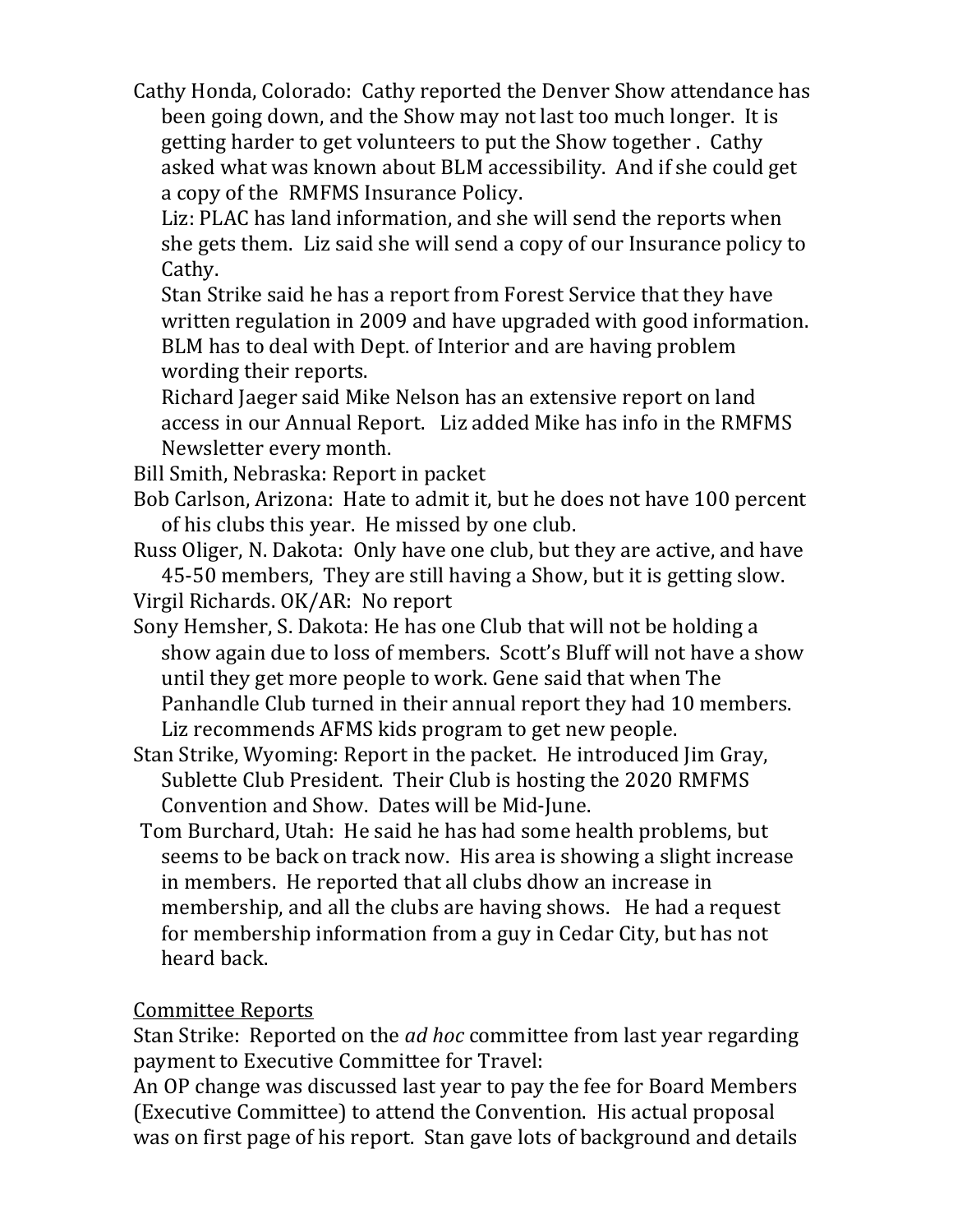of his proposal. He calculated the travel expense for Board Members (EC members) who attended both meetings. But the Board Member (EC) can chose not to claim reimbursment. The Treasury Surplus can be used for these expenses. It is IRS legal to spend the excess for Board travel. Right now, some interest goes to AFMS Scholarship fund.

Bob Carlson says this proposal is not legal. The Executive Committee does not have right to alter an OP. He said the Committee will have to agree on the change and take it to House for approval. Bob said the Committee can alter the percentages proposed. But they cannot make changes to modify their own money. Wayne says the EC must give a set percentage to House of Delegates for approval. But Wayne recommended the proposed OP change be re-written before it goes to the House for a vote. Percentage must be IN the new OP so it can be approved and if ever needed, changed by the House of Delegates. Richard: not everyone will request a reimbursement.

DeLane: there is a proposal in the Annual Report packet, but it is not the proposal that Stan has presented today. A new OP will have to be written to present to House.

Richard: we can take it to House without the wording being correct. Liz said no, we will take a correct version to the House of Delegates Meeting for a vote.

Wayne: The new OP needs to have set percentage for the Treasurer to follow.

Liz: What if an officer comes to this meeting and has an emergency and cannot attend the House meeting?

Wayne: Then it is the President's Call.

Gene: If this is approved it will take away most of our Scholarship Foundation donation. He recommends we not approve.

Gene: Another thing: it is going to possibly make a negative balance in some years. I'm not comfortable with that. I will not support it.

Stan. I understand that the America Federation Scholarship Fund money we give is the interest, not the income. The Am Fed donation could fluxuate. This year we gave \$2,200, but our interest was \$2,760.

Gene: the interest from dividends was \$2.231.72 in 2016. When I made payment to Scholarship Foundation I rounded it. For 2017, the donation is based on previous year. It is the actual investment income. It is only given IF it does not put us into a negative situation.

Richard: if the House approves the Committee reimbursement, can we ask for a definite time to seek reimbursements so we know about how much our Scholarship donation is.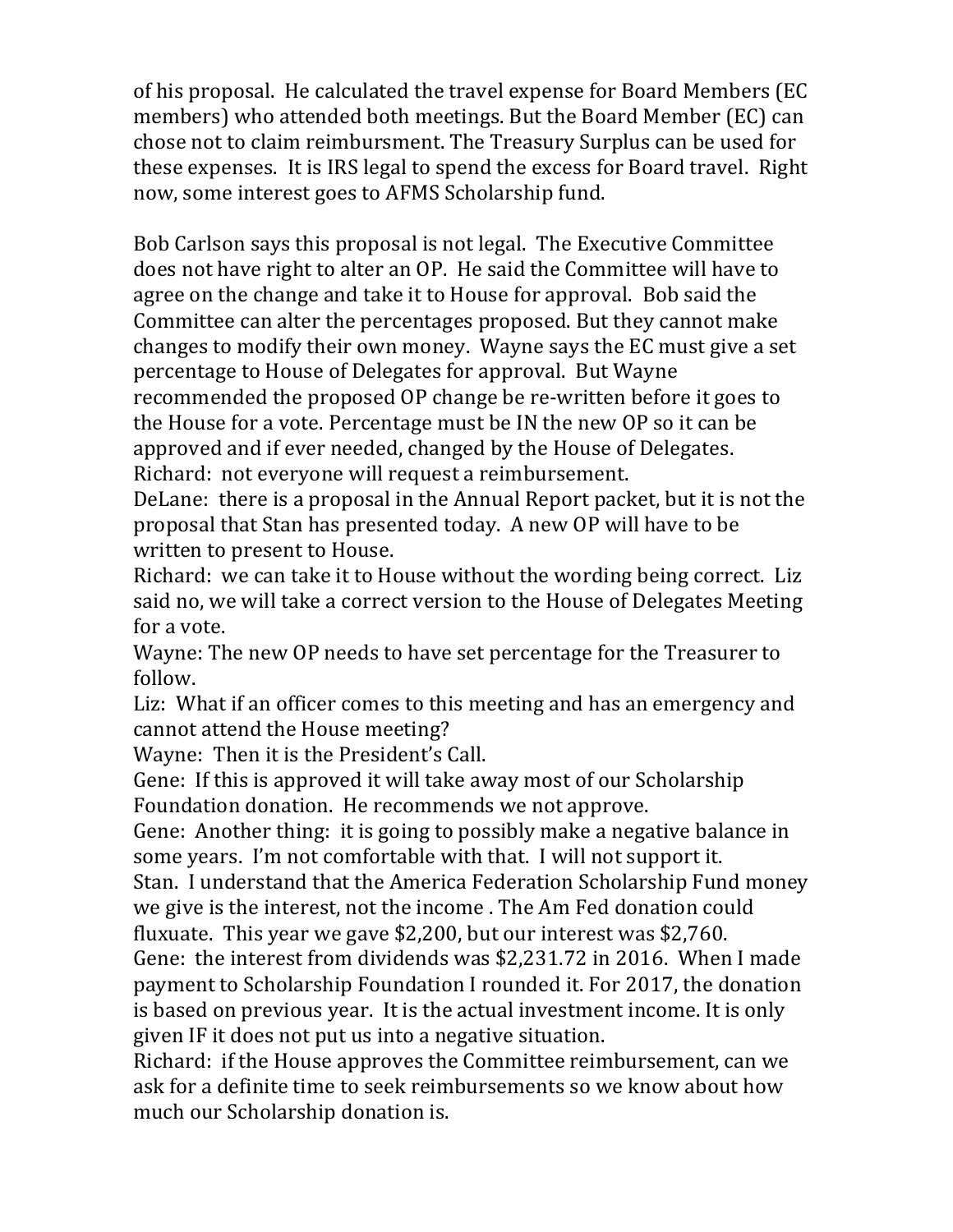Stan: Calculations can be done ahead of time, and checks written to anyone who asks for it at meeting.

Question: Does this apply this year? Answer: No, starts next year. Tom: I'm involved in three Federations. And they all have some kind of reimbursements. It usually comes from most of their clubs.

Liz: Some people actually need this because they cannot afford to attend. We can help them to attend since most of our clubs do not pay for the trip.

A motion was made to approve the new OP. However, Bob Carlson said we cannot do that. We can only recommend that the House approve or not approve. Second: No second. Motion failed.

Wayne then presented a re-worded change for the OP: "#4.

" The RMFMS will reimburse individual members of the RMFMS Executive Committee who are in attendance at the Annual RMFMS Convention, and attend both the Executive Committee Meeting and the House of Delegates meeting, and who requests reimbursement. Reimbursement will be based on one-way distance of the shortest route mileage as determined by an internet mileage calculator using the ZIP Code of the Executive Committee Member's home, and the ZIP Code of the current Convention site. Individual travel reimbursement will be calculated as follows: (one-way travel

distance x current IRS Standard Business Mileage rate x 50 percent)." Wayne : I make a motion that we make the changes and take the new  $OP$ to House for their approval. Second: (don't know who) Motion passed: Approve 9, Opposed 3, abstain 1.

Liz: Wayne will type up the new OP proposal to be presented. This will change the OP that was to be proposed in the Annual Report. Add in  $#4$ changes to make this apply to the Executive Committee, not just State Directors.

Liz: is that all of the reports?

DeLane: Where are the Long Range Planning proposals?

Gene: Do we need to talk about these changes?

DeLane: We do if we are going to ask the House of Delegates to approve them.

Liz: Judy Beck is not present, so would Richard go find her. And we will take a 15 min. break so she can get here.

Following the Break, Judy Beck, chair of the Long Range Planning Committee, went over the other proposed changes to various OPs that were in the Annual Report.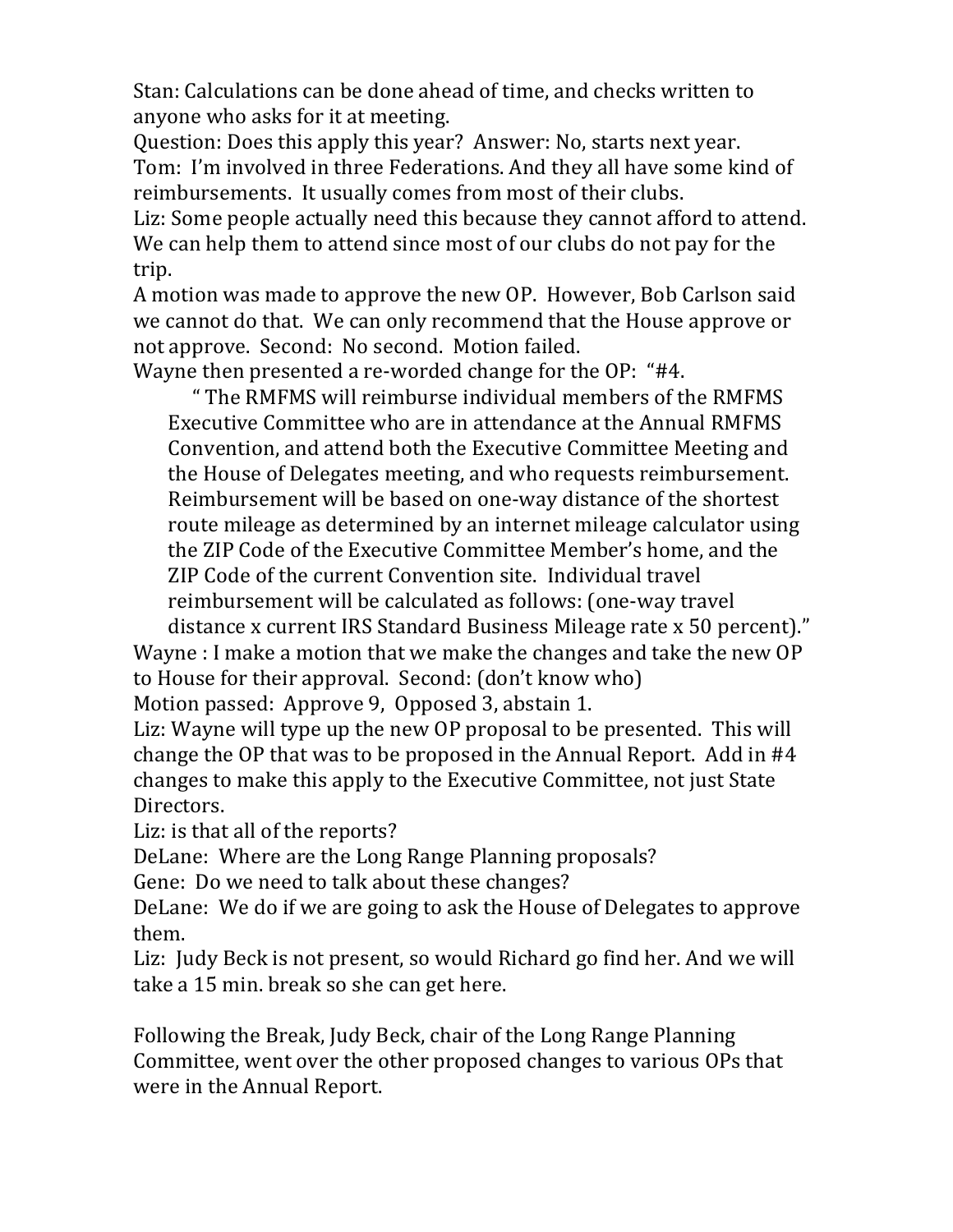The first one is an update of the Trademark Control and Use. It expires this year, and needs to be renewed for another 10 years. Motion was made to ask the House to approve. Seconded. Motion passed.

The second one on travel reimbursement for the Executive Committee has already covered.

The third item is a proposed addition to the By-Laws, Article III, to cover removal of an officer if necessary. Item four covers several minor changes. The only one that may need a discussion is the change in Executive Committee Meeting dates if a Convention and Show are only two days in length. Judy suggested that all of the minor "housekeeping" items be presented as a group and approved.

Motion was made by Bob Carlson to take these items to the House as a group and ask for a vote of approval. Motion was seconded by Richard Jaeger. Motion passed.

Richard Jaeger, chair of the Nominations Committee, presented the proposed slate of new officers for the 2018-2019 year, They are:

President –Liz Thomas Vice President – Bob Regner Secretary - Wayne Cox Treasurer – Gene Maggard Historian – Cinda Kunkler State Directors: Colorado – Catherine Honda New Mexico/Texas - Bob Carlson Oklahoma/Arkansas - Cecilia Evans Utah – Tom Burchard Wyoming - Stan Strike

The Executive Committee recommended the House of Delegates approve the slate of new officers.

Discussion on future Annual Convention locations was held. After a lengthy discussion on having the Southern Nevada Gem & Mineral Society, in Las Vegas, Nevada. Motion was made by Gene Maggard to take this proposal to the House of Delegates and suggest they approve having the 2019 Convention in Nevada on May 4-5, 2019. Seconded by Bob Carlson. Motion approved.

The proposal to host the 2021 RMFMS Annual convention was proposed by the Wasatch Gem Society in Sandy, Utah. This will be the year the RMFMS hosts the American Federation Convention, also. Motion to take